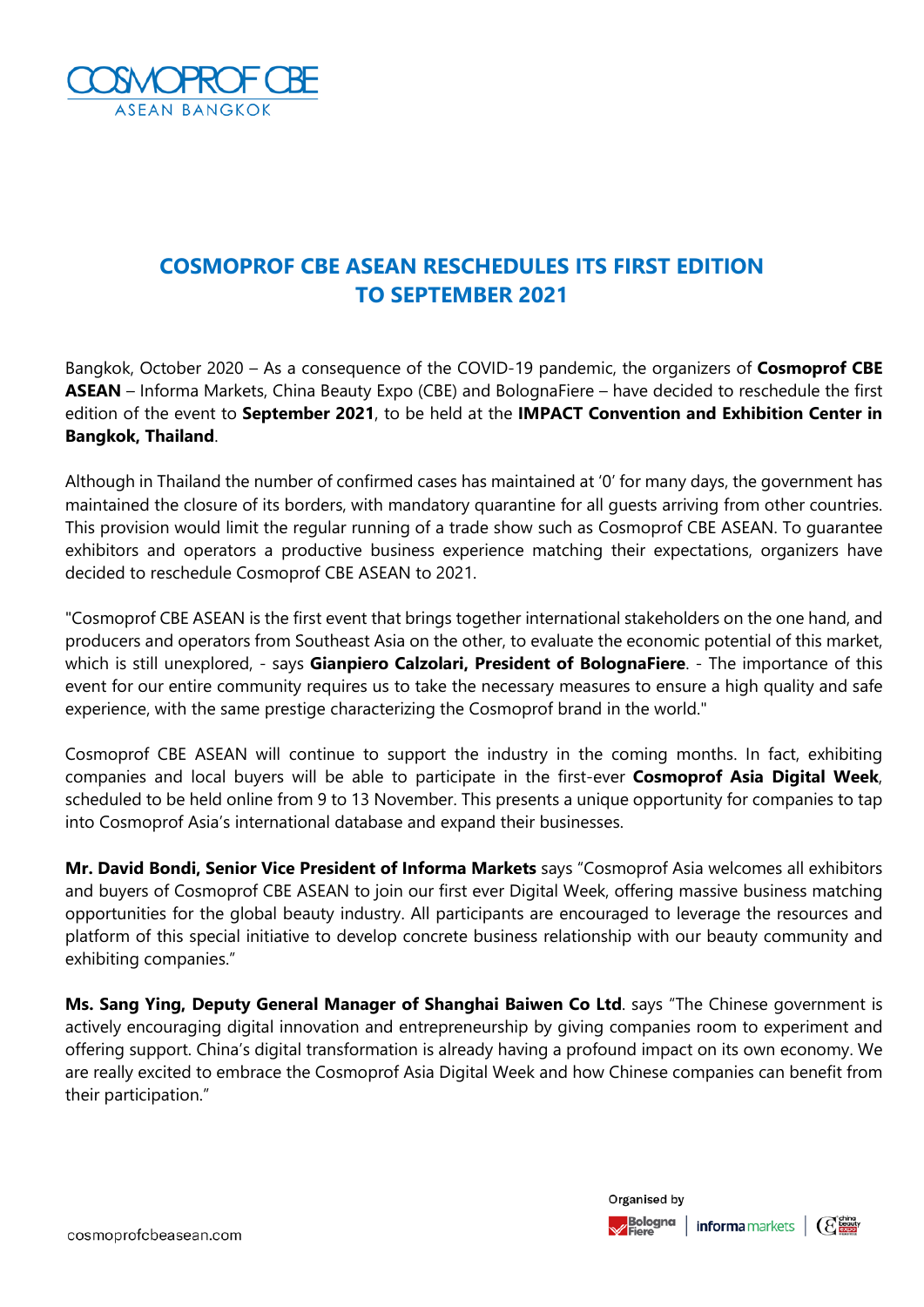

Cosmoprof Asia Digital Week will offer buyers and companies an innovative matching platform, thanks to the digital technologies implemented by the organizers. A virtual showroom and tools to manage meetings in live chat or video rooms will be available to registered users.

Buyers and operators will also be able to participate in a host of webinars dedicated to the recent transformations in the industry, with the participation of industry leaders and key opinion leaders.

During the Cosmoprof Asia Digital Week, a selection of Cosmopack Asia companies will accompany visitors on Virtual Factory Tours where they can view the supply chain processes online. Market research and trend reports edited by Resource Hub will also be available.

For further information – <https://www.cosmoprof-asia.com/en-us/Digital-Week>

## **For media enquiry, please contact:**

| ASIA:                      | <b>WORLDWIDE:</b>                 |
|----------------------------|-----------------------------------|
| Informa Markets, Hong Kong | <b>BolognaFiere Cosmoprof Spa</b> |
| <b>JOY ZOU</b>             | <b>ARIANNA RIZZI</b>              |
| t: 852-2827 6211           | t: $+3902454708253$               |
| e: joy.zou@informa.com     | e: arianna.rizzi@cosmoprof.it     |
|                            |                                   |

### **PAOLO LANDI**

**t:** +39 02 45 47 08 320 **e:** paolo.landi@cosmoprof.it

### **Notes to Editors:**

Download the high-resolution images at the following link: <https://we.tl/t-3NmSX1g0kD>

### **ABOUT THE ORGANISERS:**

*Cosmoprof CBE ASEAN is organised by Informa Markets, BolognaFiere, Shanghai Baiwen Exhibition Co Ltd.* 

### **ABOUT INFORMA MARKETS (www.informamarkets.com)**

Informa Markets Beauty has an extensive network powered by B2B events across 11 cities in Asia (**Bangkok, Chengdu, Ho Chi Minh City, Hong Kong, Jakarta, Kuala Lumpur, Manila, Mumbai, Shanghai, Shenzhen, Tokyo**), the world's fastest growing markets. By further expanding its strength, the Beauty Portfolio now includes a new B2B event in **Miami** 2021 serving the East Coast and USA, South America and Caribbean Islands regions.

Informa Markets creates platforms for industries and specialist markets to trade, innovate and grow. We provide marketplace participants around the globe with opportunities to engage, experience and do business through face-